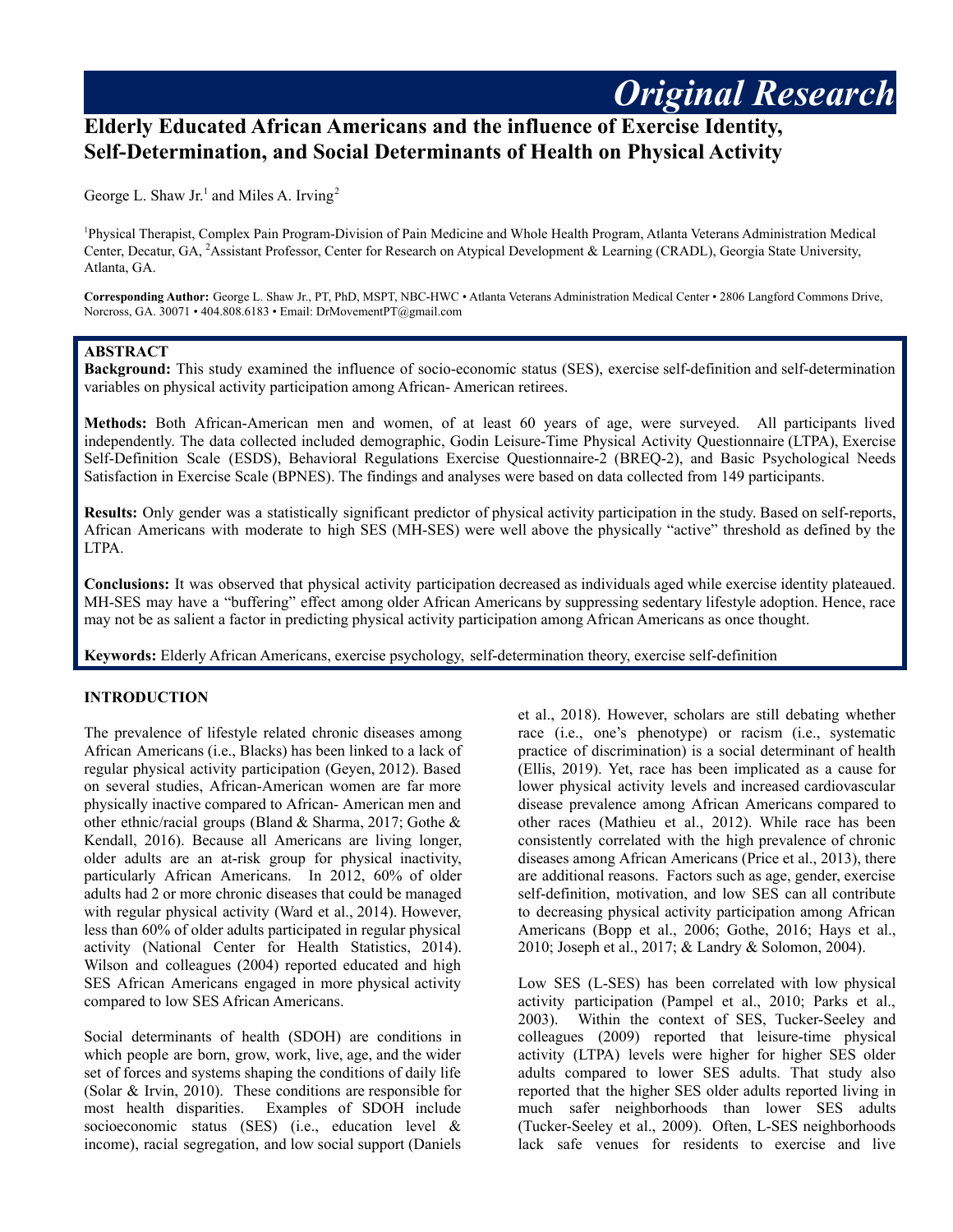(Boone-Heinonen et al., 2011; Landrine & Corral, 2009). In a 2015 study, Samson et al. concluded that one's adult SES was an important predictor of the future development of cardiovascular diseases particularly among both African American women and among younger African Americans. Hence, L-SES may predispose individuals to a life prone to becoming physically inactive (Allen et al., 2017). In Georgia, the average annual retirement income of individuals 65 years of age or older was \$24,091 (U.S. Census Bureau, 2019). This translates into an average monthly income of \$2008.00. In this study, over 60% of the sample reported a monthly income greater than \$3,000 and the average individual had at least 16.28 years of education, while 26 individuals held a doctoral degree. As a result of having an above average mean monthly income and high a percentage of individuals with a post-secondary education, the researchers operationalized this sample having moderate to high SES (MH-SES).

Exercise identity is defined as the degree to which exercise participation is descriptive of the person's self -concept (Anderson & Cychosz, 1994). Similarly, exercise self-definition is defined as the strength of one's self-perception as an exerciser (Hays et al., 2005). For the purposes of this study, these constructs will be considered synonyms since both are identity constructs. However, exercise self-definition is the focus of this study because it is the construct that has been studied among African Americans (Hays et al., 2005;2010). In contrast, exercise identity has not been explored among African-American populations (Wilson & Moun, 2008). Yet the strength of both identity constructs within individuals has been shown to positively influence exercise behaviors (Anderson & Cychosz, Anderson, Cychosz, & Franke, 1998 ;2001; Cardinal & Cardinal, 1997; Hays et al., 2005; Strachan et al., 2005). As one ages, exercise identity has also been implicated to positively correlate with strong exercise behaviors (Hardcastle & Taylor, 2005; Whaley & Ebbeck, 2002). In general, exercise identity was thought to be relatively stable after a certain age (Serpe, 1987). However, studies have shown that exercise identity may be influenced by psychological needs and behavioral regulations (Ntoumanis et al., 2018; Strachan et al., 2012). One study revealed that exercise identity strengthened among individuals participating in a 14-week structured, aerobic exercise program (Cardinal & Cardinal, 1997). Similarly, exercise self-definition scores increased among a sample of L-SES African-American women who participated in a 24-week exercise intervention, but their exercise behavior did not (Hays et. al., 2005). These findings suggested that exercise identity may be a dynamic construct. Yet, the use of this construct to explain physical activity has not been explored extensively in the literature with African-American populations. Only a couple of studies have explored the role of exercise self-definition and its impact of physical activity participation among African Americans (Hays et al., 2005; 2010). Additionally, none of these studies have intentionally researched elderly African Americans. Yet, the relationship between exercise identity and self-determination to exercise motivation is well

documented in the literature (Strachan et al., 2012; Vlachopoulos et al., 2011).

According to self-determination theory, individuals with a strong exercise self-definition are more likely to have fulfilled psychological needs and engage in physical activity at higher, more consistent rates due to innate, intrinsic reasons compared to someone with a weaker exercise self-definition (La Guardia, 2009). A study conducted by Landry and Solomon (2004) assessed African-American women self-determination typologies across the stages of change for exercise. Their findings were congruent with theory in that those African-American women who had been physically active over a period of time were more self-determined in their behavioral regulation typology compared with less or in-active African-American women. According to Ryan and Deci (2000), behavioral regulation typologies are the degree to which an individual is intrinsically motivated or not motivated to engage in physical activity or exercise. However, few studies that have investigated physical activity participation using behavioral regulations of an African-American, older adult population with MH-SES.

In exploring physical activity among African Americans, the role of exercise self-definition has not been widely explored. Hence, race may not be the most salient factor influencing the lack of physical activity participation among this racial group. The objectives of this study are threefold:

- 1) To investigate the mean physical activity participation and exercise self-definition scores of African Americans (men and women) with MH-SES compared to L-SES women.
- 2) To investigate the mean exercise self-definition and physical activity participation scores and determine the relationship between the two constructs as the ages of individuals in the sample increases.
- 3) To investigate whether exercise self-definition is a significant predictor of physical activity participation among MH-SES African American retirees (men & women).

Therefore, the researchers hypothesized that: 1. MH-SES African Americans (men and women) will have higher mean exercise self-definition scale scores compared to L-SES women. 2. As the older African Americans age (men & women), their mean leisure time physical activity questionnaire & exercise self-definition scale scores will both decrease. 3. Exercise self-definition scale scores will be a significant predictor of leisure time physical activity among MH-SES African American retirees.

# **METHODS**

## **Institutional Review Board Approval**

The research reported in this manuscript was reviewed and approved by the Georgia State University Institutional Review Board (IRB).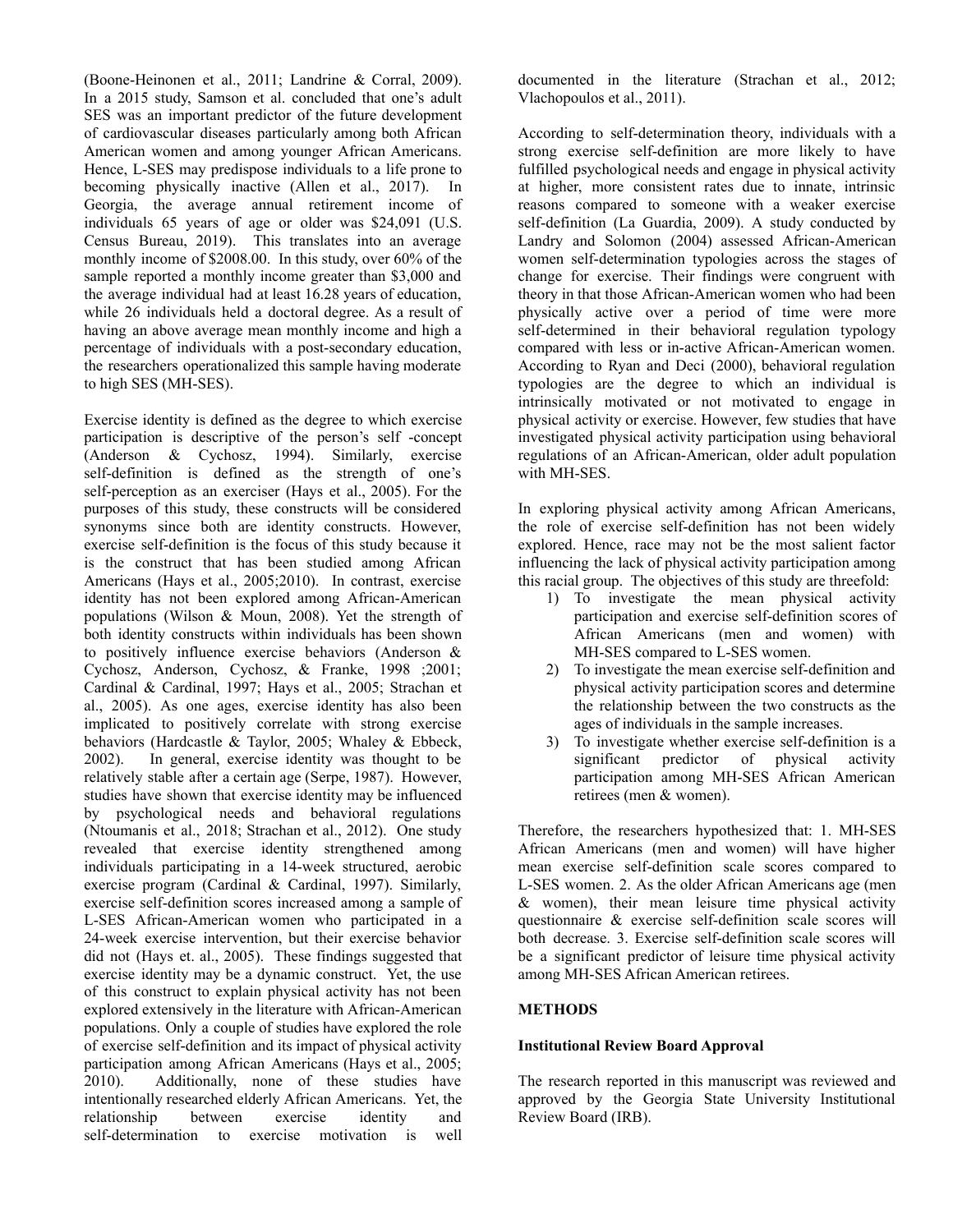### **Participants & Setting**

The data analysis and findings were based on hundred and forty-nine (n =149) African-American men and women. To be included in the study, participants had to be at least 60 years, retired Georgia residents, and live independently in their residence (not requiring the care for others to carry out ADLs or community dwelling). Participants were verbally screened and confirmed as residents of the State of Georgia. Additionally, participants had to self-identify as African American and currently participating in regular physical activity. The community dwelling elderly are defined as those individuals who are at least 60 years old and lived independently (Steultjens et al., 2004). In this study, independent living entailed managing their own day to day activities without assistance and living in their own private residence. Individuals could not participate in the study if they resided in a nursing home or assisted living facility. They also were considered "retired" due to receiving retirement payments from their former employer and or social security benefits.

## **Data collection**

The recruitment and data collection were done over a 6-month period. Prior to beginning the study, written informed consent was obtained prior to completing study surveys and demographic information. Participants were recruited using flyers and word-of-mouth-notification at a local fraternity convention, local retirement communities, churches, and fitness centers. All surveys were completed in a large metropolitan city in the state of Georgia. As an incentive, a raffle for commercial gift cards was conducted to encourage participation by participants at some of the venues mentioned. For this study, IRB approval was received through the authors' institution.

## **Assessments & Measures**

The Behavior Regulation Exercise Questionnaire (BREQRAI-2) is a 19-item, four-point likert questionnaire investigating why people decide to engage or not engage in exercise. The questionnaire is made up of five subscales based on the orgasmic integration sub-theory of self-determination theory. The subscales are amotivation (four statements), external regulation (four statements), introjected regulation (three statements), identified regulation (three statements), and intrinsic motivation (four statements). The responses are rated on a 5-point scale ranging from "0- not true for me" to "4- very true for me". An example of a question from this questionnaire is "I enjoy exercise because other people say I should". The relative autonomy index (RAI) was calculated and used in the analysis as a composite representation of BREQ-2 as an interval level of measurement. Higher RAI mean scores are indicative of higher levels of autonomy (Chemolli & Gagne, 2014; Ryan & Connell, 1989).

Exercise Self-Definition Scale (ESDS) is an 11-item, continuous scale used to assess individuals' perception of self as an exerciser. The scale is constructed on three

subscales: perceived value of exercise (4 statements), perceived acknowledgment (4 statements), and perceived competence (3 statements). The responses for each item are rated on an 11-point scale ranging from "0- not at all" to "10- very much" for all items. The following is an example question from the scale: "To what extent do you consider yourself an exerciser?" Scores range from 0 to 110, where higher mean scores are indicative of a stronger, positive exercise self-definition (i.e., identity). The ESDS has been used to assess the construct of exercise identity among African Americans.

Godin Leisure-Time Physical Activity Questionnaire (LTPA) is a brief, four-item, continuous self-report inquiry of usual leisure-time exercise habits over a seven-day period. The numerical values range from zero to any value up to or greater than one hundred. A sample question from the questionnaire: "Considering a seven-day period, during your leisure time, how often do you engage in any regular activity long enough to work up a sweat (make heartbeat rapidly)?". The responses are often/sometimes/never-rarely. The scores range from less than 14 units (insufficiently active/sedentary), between 14-23 units (moderately active), and 24 units or more (active) (Amireault & Godin, 2015). Higher mean scores are indicative of more PA engagement. Basic Psychological Need Satisfaction in Exercise Scale (BPNSES) is a 12-item, likert self-report scale created by Vlachopoulos and Michailidou (2006). It was designed to assess the extent to which the three basic psychological needs are met in relation to exercise based on the self-determination theory. Hence, the three subscales of the BPNSES are autonomy, competence, and related; each subscale had four items. The item response format is a 5-point Likert-scale ranging from "1- totally disagree" to "5- very strongly agree." The total scores can range from 12 to 60 points; higher total scores are suggestive of greater perceived needs satisfaction. The following is a sample statement from the scale: "I feel very strongly that the way I exercise fits perfectly the way I prefer to exercise".

After participants completed the demographic sheet and survey instruments, the data were analyzed using IBM SPSS Statistical software, version 24. Spearman Rho correlations coefficients were conducted on the following variables: LTPA, BREQ2RAI, ESDS, and BPNSES subscales: competence, autonomy, relatedness to determine strength of variable relationships. Due to the diverse mobility capabilities among participants both within and between groups as well as skewed data, the Spearman Rho correlation was appropriate for analyzing relationships among this skewed distribution of scores (Field, 2013).

The statistical plan for addressing the research hypotheses were as follows. For research hypothesis one, the exercise self-definition and leisure time physical activity variables mean scores for men and women were calculated and compared with L-SES women mean scores from a previous study. For research hypothesis two, two age cohort groups were created to compare the sample means for leisure time physical activity and exercise self-definition scores as age increased: 60-74 years old and 75 years old & older cohorts.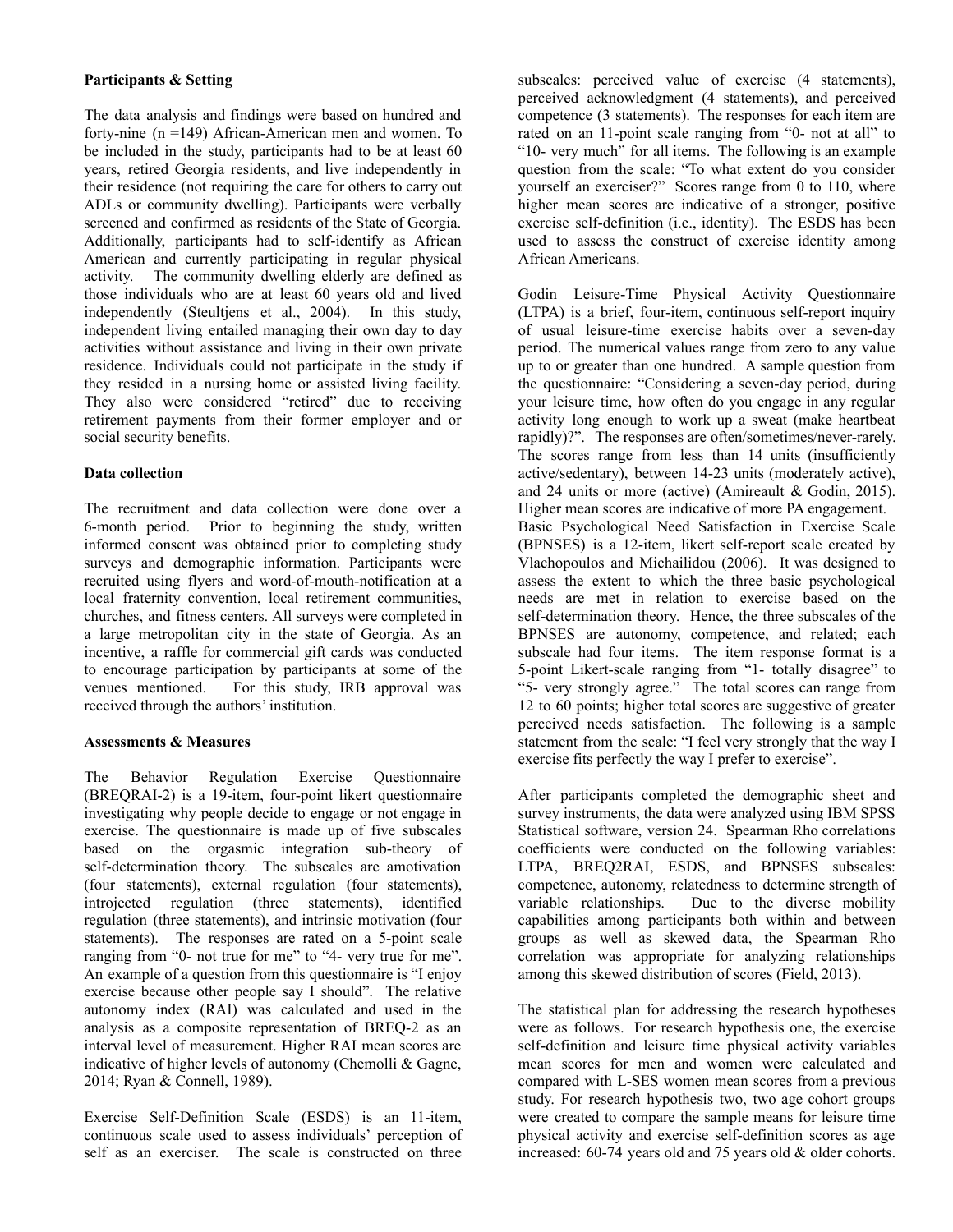For research hypothesis three, a hierarchical regression analysis was used to determine if exercise self-definition was a significant predictor of physical activity participation. For the regression model, the following independent variables entered in the following blocks: demographicsincome, gender, education (Block 1); BPNSES subscales: competence, autonomy, relatedness (Block 2); BREQ2RAI (Block 3); and ESDS (Block 4).

## **RESULTS**

One-hundred and forty-nine  $(N = 149)$  African American retirees between the ages of 60 to 94 years (M (mean)  $=$ 71.25; SD (standard deviation) =  $7.08$ ) were included in the final analysis. The total sample included 73 (49.0%) men and 76 (51.0%) women. The years of education ranged from 3 to 21 years ( $M = 16.28$ ; SD = 3.39). Approximately 70% of the sample had at least a bachelor's degree and 17% had an earned doctorate degree. For the total sample, over 60% of residents reported having monthly incomes of \$3,000 or greater (Table 1).

African-American (men and women) with moderate to high SES (MH-SES) will have higher mean exercise self-definition scores compared to African-American women with low SES (L-SES).

In this MH-SES sample, the overall mean exercise self-definition scores were higher for women compared to men. However, there was no statistically significant difference between exercise self-definition group gender scores  $(p<0.05)$  (See table two). The overall exercise self-definition mean sample score for African Americans with MH-SES was  $M = 73.8$ ; SD = 21.5. By gender, the exercise self-definition scores for MH-SES African-American men and women in this study were M= 73.19, SD=23.51 and M= 74.41, SD=19.48, respectively. Based data from the Hays & colleagues (2010) study, mean exercise self-definition score for the sample of L-SES African- American women was M= 55.37; SD=21.85. Based on the findings of this study, African- American (men and women) with MH-SES did have higher mean exercise self-definition scores compared to African-American women with L-SES. Therefore, research hypothesis one was supported (Table 2).

As African American retirees age, both leisure time physical activity questionnaire and exercise self-definition mean scores will decrease.

This study is unique in that it had a MH-SES population and an equal representation of both African American men and women with ages ranging from 60 to 94 years. To address

this research question, the range between ages was determined. The difference between ages was found (lowest age  $&$  highest age). That score (n=34) was divided by two to give us the midpoint of age range (17 was midpoint). This created a "low old age group" and an "older old age group". The ages were divided into two groups at age 74 because no participant was 77 years of age. Hence, two new age cohorts were created: 60 -74 and 75- 94 years of age. Researchers then compared the exercise self-definition and leisure time physical activity questionnaire mean scores of these two new cohorts to see if there was a significant change in mean scores as individuals aged (Table 4). In the 60 to 77-year-old cohort, the mean leisure time physical activity questionnaire score was 57.18 and exercise self-definition score mean score of 73.61. For the 78-year-old and older cohort, the mean leisure time physical activity questionnaire score was 54.69 and mean exercise self-definition score was 74.19. The exercise self-definition score means remained stable, while the leisure time physical activity questionnaire scores slightly decreased for the older group. As the older African Americans aged (men & women), only the mean leisure time physical activity scores decreased while the & exercise self-definition scale scores remained stable. Based on this finding, the research hypothesis was not fully supported and therefore rejected (Table 3)

Exercise self-definition scores will be a significant predictor of physical activity participation (LPTA) among an African American population with MH-SES.

Step one analysis revealed that income, education, and gender explained 2.4% of the model and only gender was statistically significant. In Step two, the addition of the psychological needs of autonomy, relatedness, and competence reduced the explained variance by 1.1 % to the total model explained variance of 1.3%. In Step three, the addition of the BREQ-2RAI made a significant contribution by increasing the model variance by 13.1%, increasing the total model variance to 14.4%. Neither of the psychological variables in step two nor step three were statistically significant in the model. Lastly, in Step four, exercise self-definition scale added an additional 1.8 % variance to the overall model; however, it too was not a statistically significant predictor in the model. Overall, these collective predictors accounted for only 16.2 % of the total model variance. Hence, exercise self-definition was not a significant predictor  $(p<0.05)$  of physical activity participation among African American retirees (men & women), of which the majority of whom had MH-SES. Therefore, this research hypothesis was not supported. See Table 3 below for hierarchical linear regression (Table 4).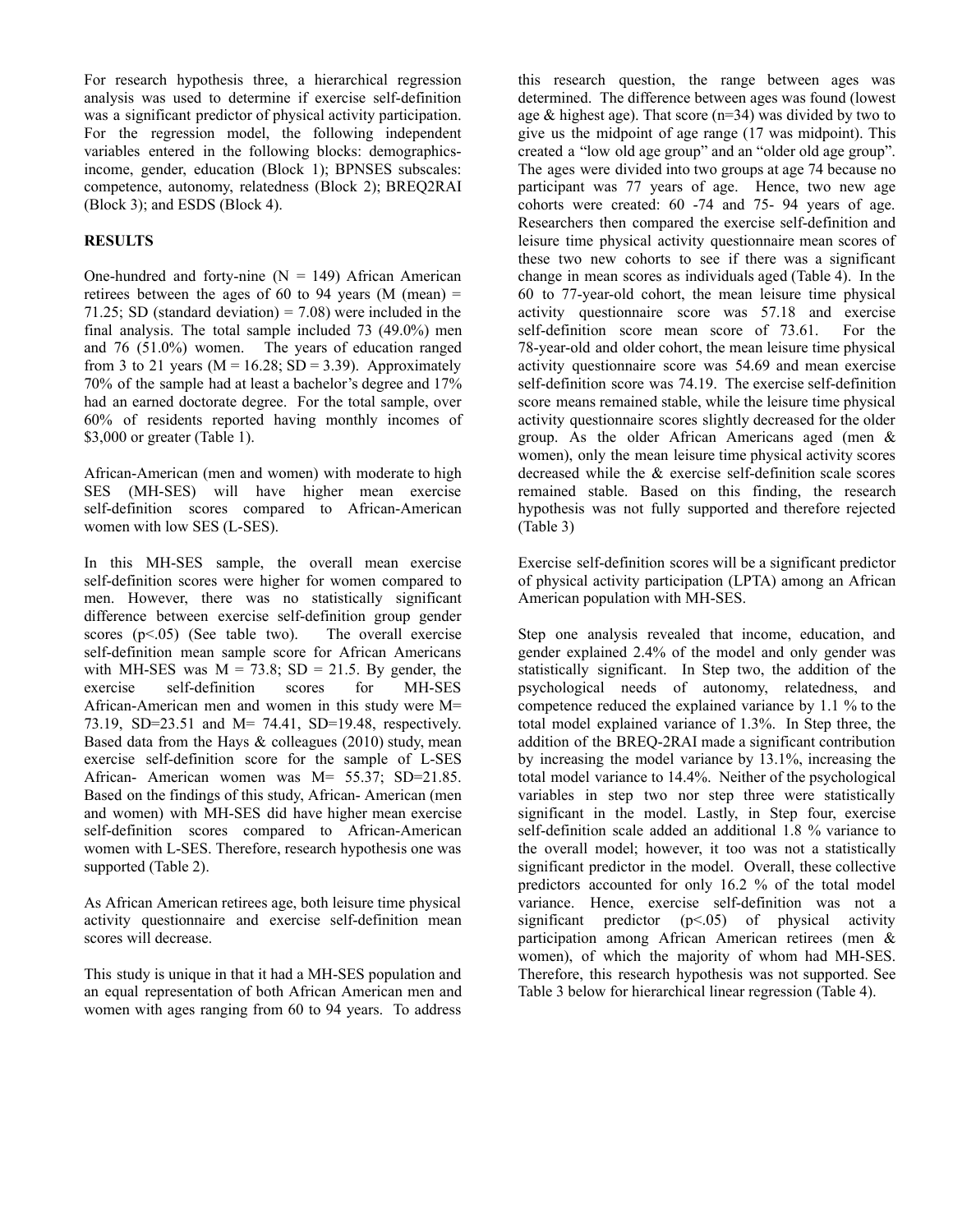| <b>Variable</b>                        | N   | $\frac{0}{0}$  |
|----------------------------------------|-----|----------------|
| <b>Race: African Americans</b>         | 149 | 100            |
| Gender                                 |     |                |
| Men                                    | 73  | 49             |
| Women                                  | 76  | 51             |
| <b>Education</b>                       |     |                |
| Less Than High School                  | 5   | 3              |
| High School Graduate/GED               | 12  | $8\,$          |
| Some College                           | 30  | 20             |
| <b>Bachelors</b>                       | 41  | 28             |
| Masters                                | 36  | 24             |
| Doctorate                              | 26  | 17             |
| <b>Income per Month</b>                |     |                |
| $<$ \$1,000                            | 6   | $\overline{4}$ |
| \$1,000<\$2,999                        | 45  | 30.9           |
| \$3,000 < \$4,999                      | 45  | 30.9           |
| \$5,000<br>Note: Practice & Policy, 11 | 46  | 30.2           |

## Table 1 *Demographic variables of African American retirees 60 years older or older*

#### Table 2

*Exercise Self-Definition Scale scores*

| Gender | $N=149$ | <b>Value of Exercise</b><br>M(SD) | Competence<br>M(SD) | Social<br>Acknowledgement<br>M(SD) | <b>Total ESDS score</b><br>M(SD) |
|--------|---------|-----------------------------------|---------------------|------------------------------------|----------------------------------|
| Men    | 73      | 28.41 (8.57)                      | 21.73 (7.03)        | 22.77(11.15)                       | 73.19 (23.51)                    |
| Women  | 76      | 29.93 (6.79)                      | 20.93(6.83)         | 23.28 (9.51)                       | 74.41(19.48)                     |

#### Table 3

*Hierarchical multiple regression analyses predicting physical activity participation from demographic, Self-Determination Theory, and Exercise Self-Definition Variables*

| Predictor | $\Delta {\bf R}^2$ | B | <b>SEB</b> | p-value |
|-----------|--------------------|---|------------|---------|
| Step 1    | .024               |   |            |         |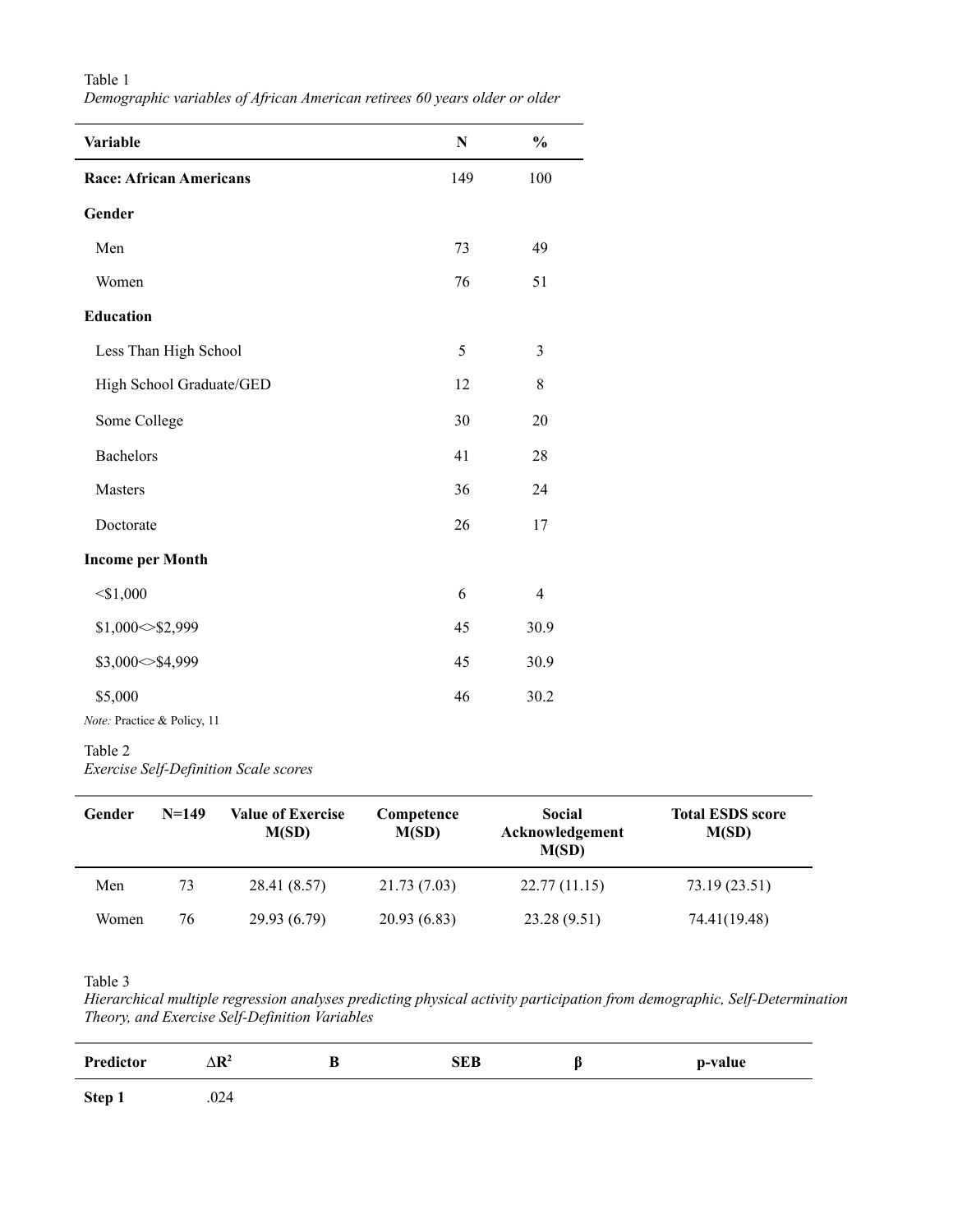| Predictor                       | $\Delta$ <b>R</b> <sup>2</sup> | B        | <b>SEB</b> | β       | p-value |
|---------------------------------|--------------------------------|----------|------------|---------|---------|
| Demographic<br>Variable: Gender |                                | $-17.86$ | 7.34       | $-.218$ | $.016*$ |
| Step 2                          | .013                           |          |            |         |         |
| <b>BPNES</b><br>Autonomy        |                                | .704     | .464       | .135    | .132    |
| <b>BPNES</b><br>Competence      |                                | .731     | .386       | .169    | .061    |
| <b>BPNES</b><br>Relatedness     |                                | .589     | .312       | .163    | .061    |
| Step 3                          | .144                           |          |            |         |         |
| BREQ2RAI                        |                                | .294     | .164       | .163    | .076    |
| Step 4                          | .162                           |          |            |         |         |
| <b>ESD</b>                      |                                | .414     | .211       | .216    | .052    |

*Note:* Demographic variables: gender, income, and education; BPNES= Basic Psychological Need for Exercise Scale (subscales: autonomy, competence, relatedness); BREQ2RAI= Behavioral Regulation for Exercise Questionnaire-2 with Relative Autonomy Index; ESD= Exercise Self-Definition Scale; \*p<.05

Table 4 *Influence of aging on physical activity participation and exercise identity*

| Age cohorts            | <b>ESDS</b> | <b>GSLTPO</b> |
|------------------------|-------------|---------------|
| 60 to 77 years old     | 73.61       | 57.18 units   |
| 78 years old and older | 74 19       | 54.69 units   |

#### **DISCUSSION**

Perhaps it is not ones' race as an African American that leads to disparities in exercise participation, but rather disparities as it relates to SDOH (resources) are driving exercise behavior inequities. As studies have suggested, physical activity tends to improve when Blacks have higher education levels and economic resources (i.e., higher SES) compared to their White counterparts (Braveman et al., 2010; Zimmerman et al., 2015). Hence, many of the issues related to the development of sedentary behavior and chronic disease disparities among certain races may be mitigated with improvements in economic resources, particularly among the poor. Studies have shown impoverished areas which lack community safety, lack quality alternatives to safe exercise venues and programs, and food deserts hinder the promotion of healthy living behaviors (Gasken et al., 2014; Hilmers et al., 2012). Cohn and colleagues (2013), in their study which observed sedentary and physical activity behavior patterns in low-income African Americans and Whites in the southeastern region of the United States, found that both low SES whites and blacks exercised (i.e., sedentary) at

similar rates. Additionally, that report revealed that the study participants reported annual incomes of less than \$15,000 (i.e., \$1,250 per month).

In this study, most African Americans reported above average physical activity participation rates. A previous study reported that individuals with high SES participated in leisure time physical activity at higher rates than L-SES individuals, perhaps playing a "protective role" against sedentary behavior adoption associated with chronic disease development (Stalsberg & Pedersen, 2018). This present study supports that narrative. A MH-SES was associated with a strong exercise self-definition and having an "active" leisure time physical activity participation. The physical activity guidelines for all Americans published by the CDC & U.S. Department of Health and Human Services (USDHHS, 2018) recommends adults and older adults "should move more and sit less throughout the day". In this study, the physical activity or exercise standard being assessed is in alignment with the national recommendation of 150 minutes of moderate-vigorous physical activity (MVPA) five days a week for at least 30 minutes per day for individuals over 65. Additionally, this population should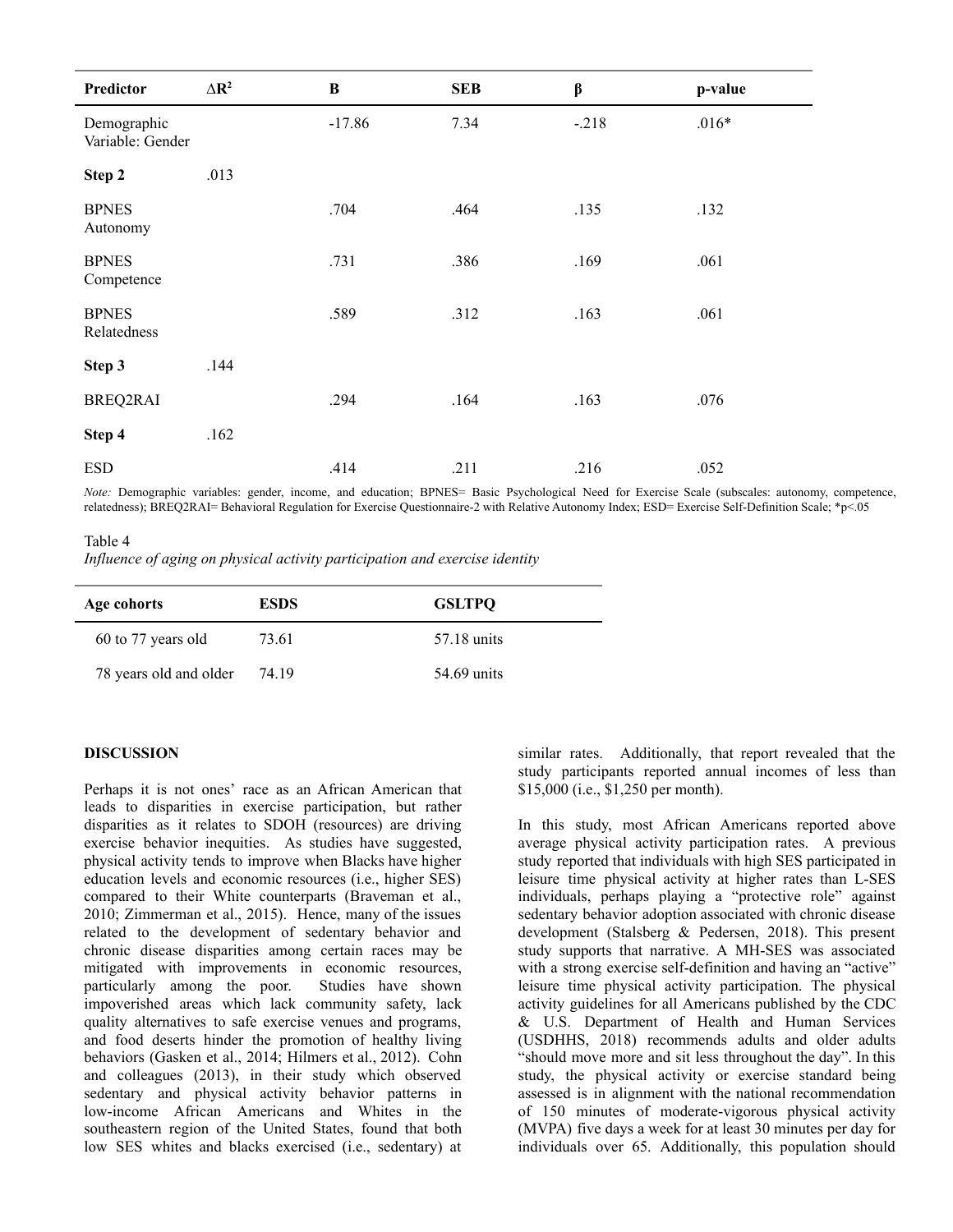strength train twice a week to assist in the management or prevention of chronic diseases and promote longer independence. While units of physical activity participation in this study (e.g., LTPA -units vs MVPA- minutes/week) will not allow for direct physical activity comparison, the findings in this study suggest that these individuals are perhaps more engaged in regular physical activity than once thought. However, it should also be mentioned that "what it means to be physically active" can differ for older African Americans. For example, an elderly African-American woman defined physical activity as performing a household chore such as dusting while another African-American woman stated walking to her job less than five blocks away was her physical activity (Liu et al., 2020). In a study conducted by Sebastiao & colleagues (2015), an African-American woman defined physical activities as "informal" activities such as skating, walking, bicycling, and any type of sport.

In this study, African-American women with MH-SES had higher exercise self-definition scores than L-SES women previously reported. Hays and colleagues (2010) investigated the role of self-definition by facilitating physical activity adoption among L-SES African-American women using the exercise self-definition scale. As reported in table two, the mean exercise self-definition scores for the women in that study were significantly lower than both men and women exercise self-definition scores reported in this current study. Higher exercise self-definition scores and "active" physical activity engagement status suggests that one's income may allow for more exposure to exercise resources and access to support or exercise training. Hence, leading to an enhanced exercise identity. Additionally, because of their higher incomes, elderly individuals with MH-SES may be more likely to have more to spend exercising compared to L-SES individuals.

The second research hypothesis was not fully supported by the results of this study. As African Americans' physical activity levels decreased with age, their exercise self-definition remained the same. cross-sectional design of this study, causation between exercise identity and decreased physical activity participation cannot be made. However, this finding implies that how one perceives him or herself in the context of being an exerciser may not always be aligned with their actual physical activity levels as they age (Hays et al., 2005; 2010). While an inverse relationship between increasing age and decreased physical activity participation has been established (Langhammer et al., 2018), the same association between increasing age, physical activity, and exercise self-definition cannot be made in this current study.

For the last research hypothesis, exercise self-definition did not predict exercise participation among African-American retirees, therefore research hypothesis three was not supported in this study. One reason why exercise self-definition scores may not have been a significant predictor in the regression model may be due to a low sample size. However, gender (i.e., men) was a significant predictor of physical activity participation in this study. It has been shown that men participate in physical activities at higher rates than women (Ransdell et al., 2004).

There are several limitations of this study that should be acknowledged. Because of the non-experimental design of this study, causation between variables could not be established. Hence, while physical activity means decreased and exercise self-definition remained stable as participants increased in age, it cannot be directly stated that this relationship is solely due to aging. A study using a longitudinal, experimental study design would be needed to establish this cause-and-effect relationship.

Due to how Hays and colleagues (2010) collected physical activity data for women in their study, the researchers could not directly compare physical activity performance levels between the two studies as they did exercise self-definition scores. Future research is needed on exercise self-definition and physical activity participation among African Americans using activity tracking devices will allow for better quantification of physical activity across different African-American SES groups. Additional research is needed to investigate why individuals who report having competence (i.e., "value exercise") about exercise, yet do not demonstrate physical activity participation aligned with nationally recommended thresholds. Also, more knowledge about where seniors live (e.g., apartment, senior independent living community, a home in the city or suburbs) and what exercise opportunities are available (e. g. yoga, tennis, or aerobics classes) to them could provide useful information for future studies.

As a new focus Healthy People 2020, identifying social determinants of health that impede optimal health and well-being for all Americans is prudent. Each American deserves an increased quality of life. However, with institutional barriers in place, marginalized groups are among the least likely to experience this decreased quality of life. African Americans are among these marginalized groups. By providing financial resources to underserved communities to increase access to exercise resources, perhaps exercise behaviors within these communities could improve (Barte & Wendel-Vos, 2017). Chokshi & colleagues (2018) saw a significant increase in "daily steps" taken by ischemic heart patients when providing a financial incentive to participate in regular physical activity.

## **CONCLUSION**

Based on findings from this study, older African Americans with MH-SES exercised at moderate to high rates and had strong exercise self-definition scores. Male gender was the only significant predictor of physical activity participation, not exercise self-definition as proposed in this study. Lastly, while older African Americans maintained their strong exercise identities as they aged, their levels of physical activity decreased. However, this relationship between identity stability and decreased physical activity can only be viewed as an association.

#### **Acknowledgments**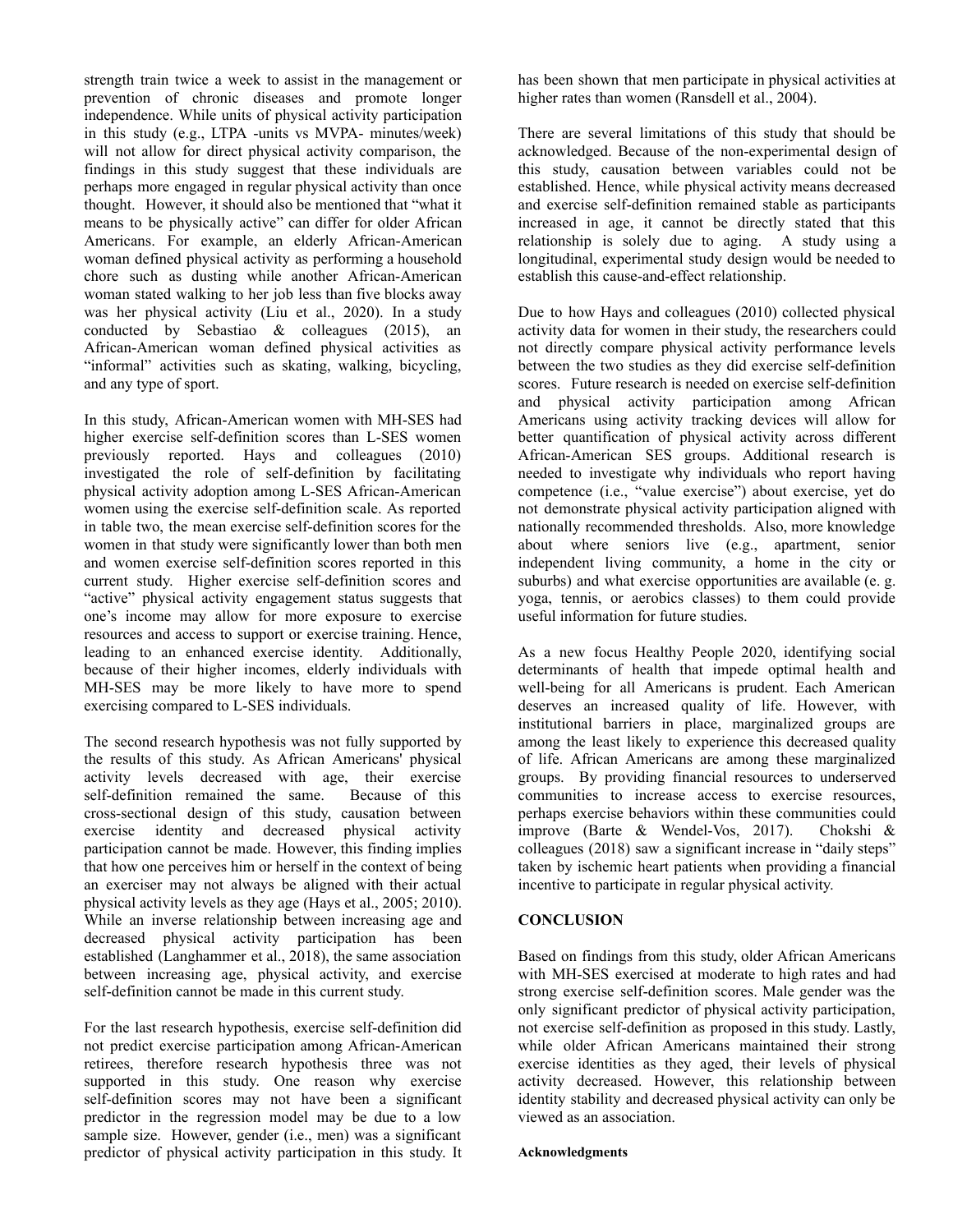The authors would like to thank the Georgia State University, College of Education & Human Development, for awarding this Dissertation Grant.

#### **References**

- Anderson, D. F. & Cychosz, C. M. (1994). Development of an exercise identity scale, *Perceptual & Motor Skills,* 78, 747-751.
- Anderson, D. F. & Cychosz, C. M., & Franke, W. D. (1998). Association of exercise identity with measures of exercise commitment and psychological indicators of fitness in a law enforcement cohort, *Journal of Sport Behavior*, 21, 233-241.
- Anderson, D. F. & Cychosa, C. M. & Franke, W. D. (2001). Preliminary exercise identity scale (EIS) norms for three adult samples. *Journal of Sport Behavior*, 24, 1-9
- Allen, L., Williams, J., Townsend, N., Mikkelsen, B., Roberts, N., Foster, C., Wickramasinghe, K. (2017). Socioeconomic status and non-communicable disease behavioral risk factors in low-income and lower-middle-income countries: a systematic review*, Lancet,* 5; e277-289.
- Amireault, S. & Godin, G. (2015). The Godin-Shephard Leisure-Time Physical Activity Questionnaire: Validity evidence supporting its use for classifying healthy adults into active and insufficiently active categories. *Perceptual & Motor Skills*, 1-19.
- Barte, J. C. M.& Wendal-Vos, G.C.W. (2017). A systematic review of financial incentives for financial incentives for physical activities: The effect on physical activities & related outcomes, *Behavioral Medicine*, 43 (2), 79-80
- Bland, V & Sharma, M. (2017). Physical activity interventions in African American women: A systematic review. *Health Promotion Perspectives*, 7(2): 52–59.
- Boone-Heinonen, J., Diez-Roux, A. V., Kiefe, C.I., Lewis, C. E., Guilkey, D. K., & Gordan-Lanson. (2011). Neighborhood socioeconomic status predictors of physical activity through young to middle adulthood: The CARDIA Study. *Social Science Medicine*, 641-649.
- Bopp, M., Wilcox, S., Laken, M, Butler, K., Carter, R. E., McClorin, L., & Yancy, A (2006). Factors associated with physical activity among African American men and women. *American Journal of Preventive Medicine*, 30 (4), 340-346.
- Braveman, P. A. (2010). Socioeconomic disparities in the health in United States: What the patterns tell us. *American Journal of Public Health*, S186-S196.
- Cardinal, B. J., Cardinal, M. K. (1997). Changes in exercise behavior and exercise identity associated with a 14-week aerobic exercise class. *Journal of Sport Behavior*, 377-386
- Chemolli, E. &. Gagne, M. (2014). Evidence against the continuum structure underlying motivation measures

derived for self-determination theory. *Psychological Assessment*, 575-585.

- Chokshi, N. P., Adusumalli, S., Small, D. S., Morris, A., Feingold, J., Ha, Y. P., Lynch, M. D. Rareshide, C.A. L., Hilbert, V., & Patel, M.S. (2018). Loss-framed financial incentives  $\&$  personalized goal setting to increase physical activity among ischemic heart disease patients using wearable devices: the active reward randomized trial. *The Journal of American Heart Association,*7
- Cohn, S. S., Matthews, C. E., Signorello, L. B., Schlundt, D. G., Blot, W. J., & Buchowski, M.S. (2013). Sedentary and physically active behavior patterns among low-income African American and White adults living in the southeastern United States. *PLoS ONE*., 8 (4)
- Daniels, H., Bornstein, S.S., Kane, G.C. (2018). Addressing social determinants to improve patient care and promote health equity: An American College of Physicians position paper, *Annals of Internal Medicine*, 168:577-578.
- Ellis, G. (2019, Dec. 4th). African Americans and social determinants of health: Is it race? Or is it racism? *Seattle Medium*.
- Field, A. (2013). *Discovering statistics using IBM SPSS statistics*; 4E. London, UK: Sage Publication.
- Gaskin, D. J. (2014). Disparities in Diabetes: The nexus of race, poverty, and place. *American Journal of Public Health*, 2147-2155.
- Geyen, D. J. (2012). Behavioral changes for African Americans to improve health, embrace culture, and minimize disparities. *ECI Interdisciplinary Journal for Legal and Social Policy,* 1-14.
- Godin, G. &. (1985). A simple method at assessing exercise behavior. *Canadian Journal of Applied Sport Science,* 141-146.
- Gothe, N. P. (2018). Correlates of Physical Activity in Urban African American Adults and Older Adults: Testing the Social Cognitive Theory, *Annals of Behavior Medicine*, 52:743–751.
- Gothe, N. P. & Kendall, B. J. (2016). Barriers, Motivations, and Preferences for Physical Activity Among Female African American Older Adults. *Gerontology & Geriatric Medicine*, 2:1-8.
- Hardcastle, S. & Taylor, A. H. (2005). Finding an exercise identity in an older body: "its' redefining yourself and working out who you are". *Psychology of Sport and Exercise*. 6, 173-188.
- Hays, L. M., Damush, T. M., & & Clark, D. O. (2005). Relationships between exercise self-definitions and exercise participation among urban women in primary care. *Journal of Cardiovascular Nursing*, 9-17.
- Hays, L. M., Pressler, S. J., Damush, T. M., Rawl, S. M., & Clark, D. O. (2010). Exercise adoption among older, low-income women at risk for cardiovascular disease. *Public Health Nursing,* 79-88.
- Hilmers, A. H. (2012). Neighborhood disparities in access to healthy foods and their effects on environmental justice. *American Journal of Public Health*, 1644-1654.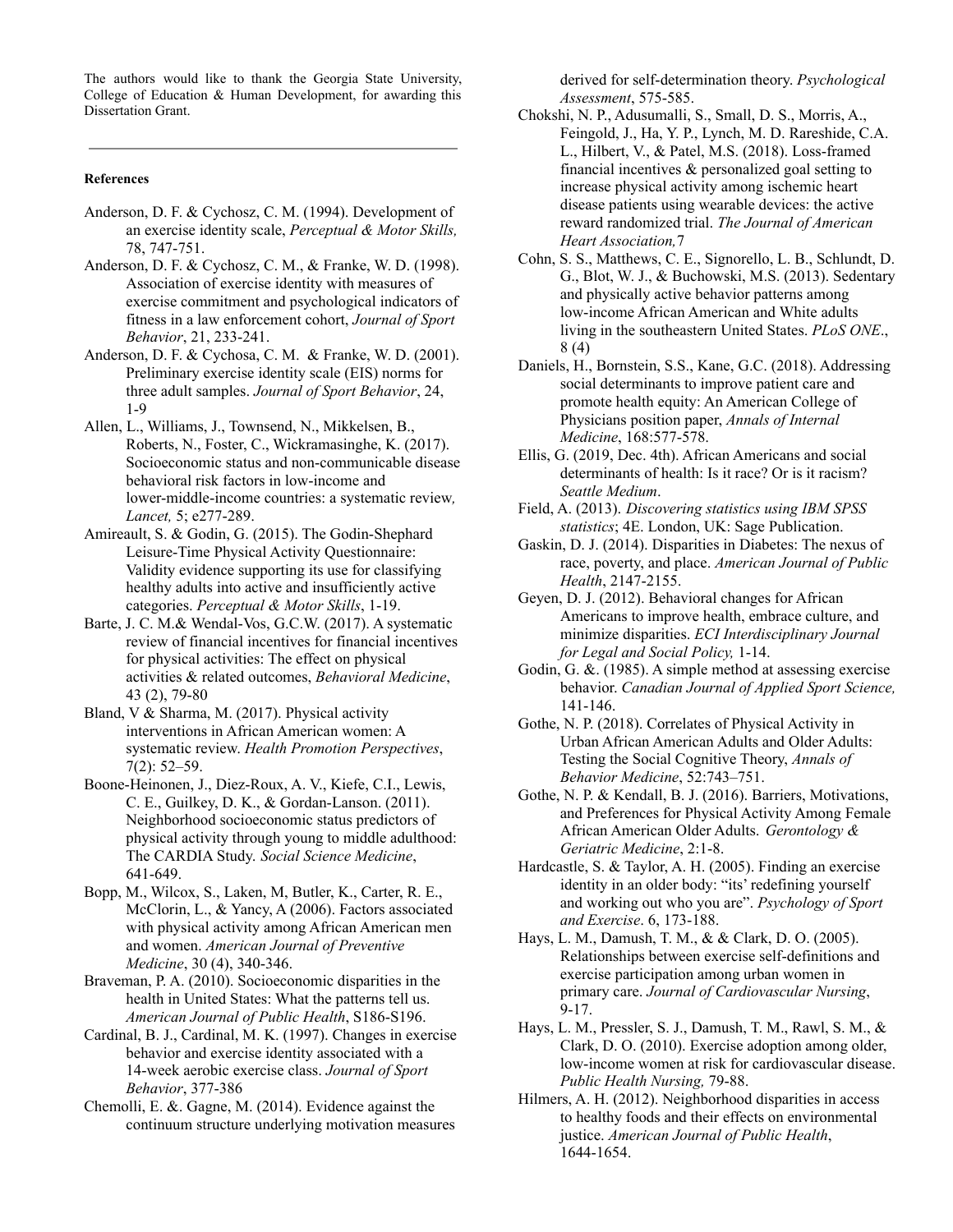Joseph, R. P., & Mathis, L. &. (2017). Hair as a barrier to physical activity among African American Women: A qualitative Exploration. *Frontiers in Public Health*, 1-8.

Landrine, H. & Corral, I. (2009). Separate and Unequal: Residential Segregation and Black *Disparities, Ethnicity & Disease*, 19(2):179-84.

Landry, J. B. & Solomon, M. A. (2004). African American women's self-determination across the stages of change for exercise. *Journal of Sport and Exercise Psychology*, 26(3):457-469.

Langhammer, B., Bergland, A., & Rydwik, E. (2018). The importance of physical activity of physical activity exercise among older people. *Biomedical Research International*.

LaGuardia, J. G. (2009). Developing Who I Am: A self-determination theory approach to the establishment of healthy identities, *Educational Psychologist,* 44(2), 90–104.

Liu, C. K., Afezolli, A., Seo, J., Syeda, H., Zheng, S. & Folta, S. C. (2020). Perceptions of physical activity in African American older adults in hemodialysis: Themes from key informant interviews. *Archives of Rehabilitation Research and Clinical Translation*, 2.

Markland, D. & Tobin, V. (2004). A modification to the behavioral regulation in exercise questionnaire to include an assessment of amotivation. *Journal of Sport & Exercise Psychology*, 191-196.

Mathieu, R. A., Powell-Wiley, T.M., Ayers, C. R., McGuire, D.K., Khera, A., Das, S. R., & Lakoski, S. G. (2012). Physical activity participation, health perceptions, and cardiovascular disease mortality in a multiethnic population: The Dallas Heart Study, *American Heart Journal*, 163:1037-1040.

National Center for Health Statistics (US) (2015). *Health, United States, 2014: With Special Feature on Adults Aged 55-64*, National Center for Health Statistics, Hyattsville, MD

Ntoumanis, N., Stenling, A., Thøgersen‐Ntoumani, C., Vlachopoulos, S., Lindwal, M., Gucciardi, D. F., & Tsakonitis, C. (2018). Longitudinal associations between exercise identity and exercise motivation: A multilevel growth curve model approach. *Scandinavian Journal of Medicine, Science, & Sport*, 746-753.

Pampel, F. C., Krueger, P. M., & Denney, J. T. (2010). Socioeconomic disparities in health behaviors. *Annual Reviews in Sociology*, 349-370.

Parks, S. E. (2003). Differential correlates of physical activity in urban and rural adults of various socioeconomic backgrounds in the United States. *Journal of Epidemiology and Community Health,* 29-35.

Price, J. H., Khubchandani, J., McKinney, M., & Braun, R. (2013). Racial/ethnic disparities in Chronic diseases of youth and access to health care in the United States., *Biomedical Research International,*1-12

Ransdell, L. B., Verner, J. M, & Sell, K (2004). International perspectives: the influence of Gender on lifetime physical activity participation. *The Journal of the Royal Society for Promotion of Health,* vol.124, (11).

Ryan, R. & Deci, E. L. (2000). Self-determination theory and the facilitation of intrinsic motivation, social development, and well-being*. American Psychologist*, 55,1,68-78

Ryan, R. M. & Connell, J. P. (1989). Perceived locus of causality and internalization: Examining reasons for acting in two domains, *Journal of Personality and Social Psychology,* 749-761.

Samson, G.Y., Diez-Roux, A., Brenner, A.B., Hickson, D. A., Sims, M., Subramanyam, M. Griswold, M.E., Wyatt, S. B., & James, S. A. (2015). Impact of life course socioeconomic position on cardiovascular disease event in African Americans: The Jackson Heart Study. *Journal of American Heart Association*, 4

Sebastiao, E. & Chodzko-Zajko, W., & Schwingel, A. (2015). An in-depth examination of perceptions of physical activity in regularly active and insufficiently active older African American women: A participatory approach. *PLOS ONE*, 10 (11).

Serpe, R. T. (1987). Stability and change in Self: A structural and symbolic interactionist explanation. *Social Psychology Quarterly*, 44-55.

Stalsberg, R. & Pedersen, A.V. (2018). Are differences in physical activity across Socioeconomic groups associated with choice of physical activity variable to report? *International Journal of Environmental Research and Public Health*,15, 922

Steultjens, E. M., Dekker, J., Bouter, L. M., Jellema, S., Bakker, E. B., & Van Den Ende, C. (2004). Occupational therapy for community dwelling elderly people: a systematic review*. Age and Aging*, 33, 453-460.

Strachan, S. M., Woodgate, J., Brawley, L.R., & Tse, A. (2005). The relationship of self-efficacy and self-identity to long-term maintenance of vigorous physical activity. *Journal of Applied Biobehavioral Research,* 10, 98-112.

Talaei, M., Rabiei, K., Talaei, Z., Amiri, N., Zolfaghari, B., Kabiri, P., & Sarrafzadegan, N. (2013). Physical activity, sex, and socioeconomic status: a population-based study. *ARYA Atherosclerosis*; 9, 51-60.

Tucker-Seeley, R. D., Subramanian, S. V., Li, Y. & Sorensen, G. (2009). Neighborhood safety, socioeconomic status, and physical activity in older adults. *American Journal of Preventive Medicine*, 207-213.

U.S. Department of Health and Human Services (USHHS) (2018). *Physical Activity Guidelines for Americans*, 2nd edition. Washington, D.C.: Department of Health and Human Services.

U.S. Department of Health and Human Services, Office of Disease Prevention and Health Promotion (2010, July 26). *Health People 2020: An opportunity to address social determinants of health in the United States*. Secretary's Advisory Committee on National Health Promotion and Disease Objectives for 2020.

U. S. Census Bureau (2019). *American community survey (ACS)*. Retrieved from SeniorCare.com: Georgia Senior Guide: www.seniorcare.com/directory/ga